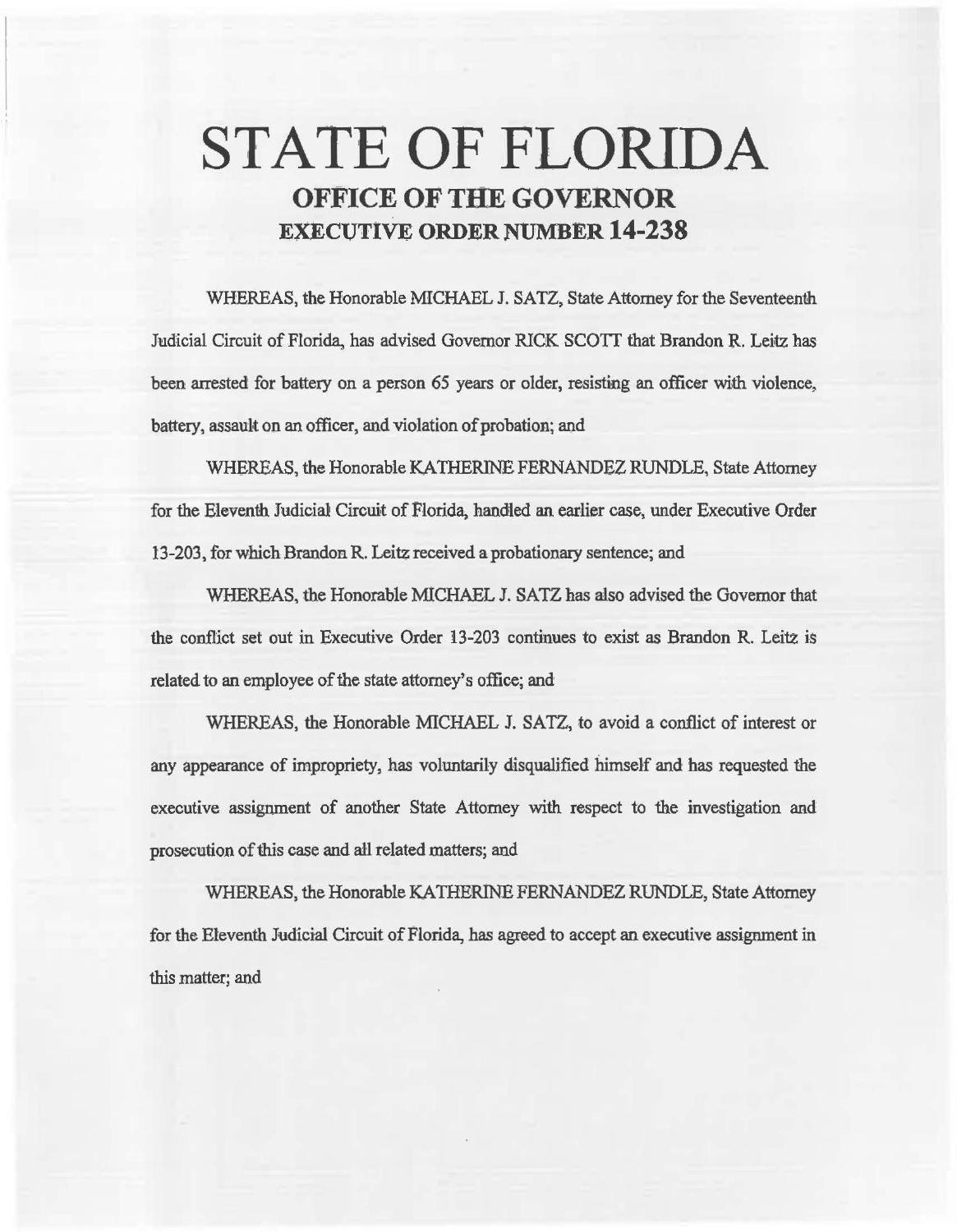WHEREAS, it is in the best interest of the State of Florida and of the ends of justice that the Honorable KATHERINE FERNANDEZ RUNDLE discharge the duties of the Honorable MICHAEL J. SATZ, pursuant to section 27.14, Florida Statutes.

NOW, THEREFORE, I, RICK SCOIT, Governor of Florida, in obedience to my solemn constitutional duty to "take care that the laws be faithfully executed," and pursuant to the Constitution and laws of the State of Florida, issue the following Executive Order, effective immediately:

## Section I.

The Honorable KATHERINE FERNANDEZ RUNDLE, State Attorney for the Eleventh Judicial Circuit of Florida, referred to as the "Assigned State Attorney," is assigned to discharge the duties of the Honorable MICHAEL J. SATZ, State Attorney for the Seventeenth Judicial Circuit of Florida, as they relate to the investigation, prosecution and all matters related to Brandon R. Leitz.

## Section 2.

The Assigned State Attorney or one or more Assistant State Attorneys and Investigators, who have been designated by the Assigned State Attorney, shall proceed immediately to the Seventeenth Judicial Circuit of Florida, and are vested with the authority to perfonn the duties prescribed herein.

## Section 3.

All residents of the Seventeenth Judicial Circuit are requested, and all public officials are directed, to cooperate and render whatever assistance is necessary to the Assigned State Attorney, so that justice may be served.